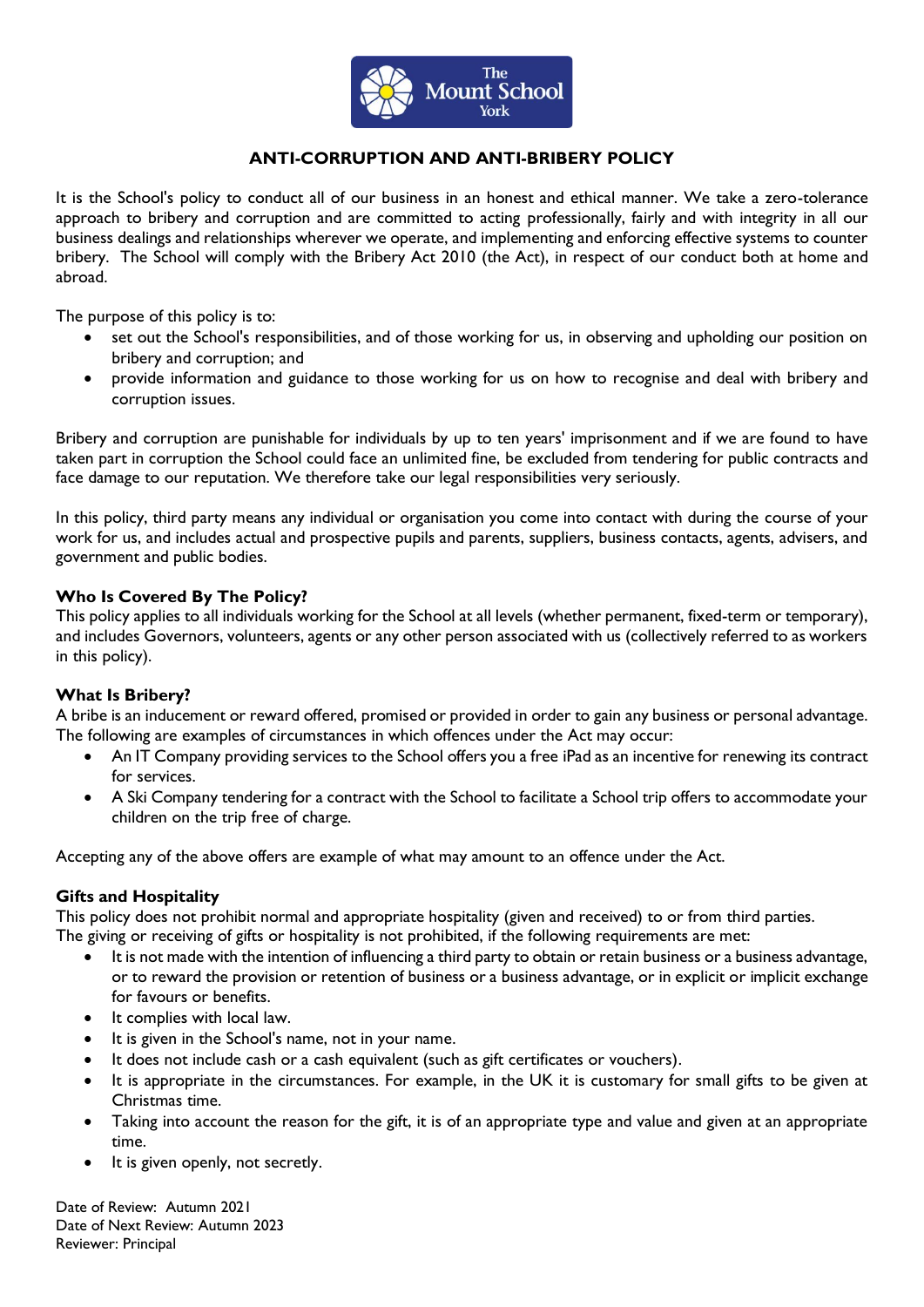• Gifts should not be offered to, or accepted from, government officials or representatives without the prior approval of the Principal.

From time-to-time parents or pupils may offer you gifts on an individual basis as a demonstration of their gratitude for the work you have done on their behalf, and this is perfectly legitimate. However, in some contexts such gifts could be construed as an improper inducement to, for instance, accord preferential treatment in the future. Consequently it is necessary for the School to have rules applying to such gifts. These are as follows:

- Gifts of cash or other monetary equivalent e.g. vouchers, of whatever value, cannot be accepted by staff and should be reported to the Principal via email. They should be donated to the School or the School's nominated charity. The parent should be thanked for their gift and informed that it is being donated to the School or School's nominated charity.
- Any other gifts of a value of £25 or over, should be reported to the Principal via email. They too should be donated to the School or the School's nominated charity. The parent should be thanked for their gift and informed that it is being donated to the School or School's nominated charity.
- If you receive a gift from a group of parents then the maximum value that can be accepted will be based on an average of £25 per pupil.
- You may retain gifts received from suppliers if they are token work-related items e.g. pens, notepads, flash drives, desk calendars or diaries. Any other gifts should be politely refused or donated to the School or School's nominated charity, in which case the Principal should be notified by email, and if the gift is being donated to charity then the giver of the gift should be told that this is the case.
- You may retain any other gifts of a value of up to £25, , therefore non-cash/ non-voucher gifts under the value of £25.00 are acceptable and do not have to be logged.
- As a Quaker School, it is important to ensure that gifts do not compromise staff or bring the School into disrepute. Should staff feel uncomfortable receiving gifts of any nature, they should speak to the Principal.

# **What Is Not Acceptable?**

It is not acceptable for you (or someone on your behalf) to:

- Give, promise to give, or offer, a payment, gift or hospitality with the expectation or hope that an advantage for the School will be received, or to reward an advantage already received.
- Give, promise to give, or offer, a payment, gift or hospitality to a government official, agent or representative to "facilitate" or expedite a routine procedure.
- Accept payment from a third party that you know or suspect is offered with the expectation that it will obtain an advantage for them.
- Accept a gift or hospitality from a third party if you know or suspect that it is offered or provided with an expectation that a business advantage will be provided by the School in return.
- Threaten or retaliate against another worker who has refused to commit a bribery offence or who has raised concerns under this policy.
- Engage in any activity that might lead to a breach of this policy.

## **Donations**

The School only makes charitable donations that are legal and ethical under local laws and practices. No donation must be offered or made in the School's name or on behalf of the School without the prior approval of the Principal.

## **Agents, Parents and Guardians**

This policy will be given to all international recruitment agents who work for/are connected to the School to ensure they are aware of the obligations staff are under. Parents and guardians will also be given the policy and asked to abide by it.

## **Your Responsibilities**

You must ensure that you read, understand and comply with this policy.

The prevention, detection and reporting of bribery and other forms of corruption are the responsibility of all those working for us or under our control. All workers are required to avoid any activity that might lead to, or suggest, a breach of this policy.

The School could be held liable for failing to prevent bribery if a person associated with it commits an offence under the Act. You must notify the Principal as soon as possible if you believe or suspect that a breach of this policy has